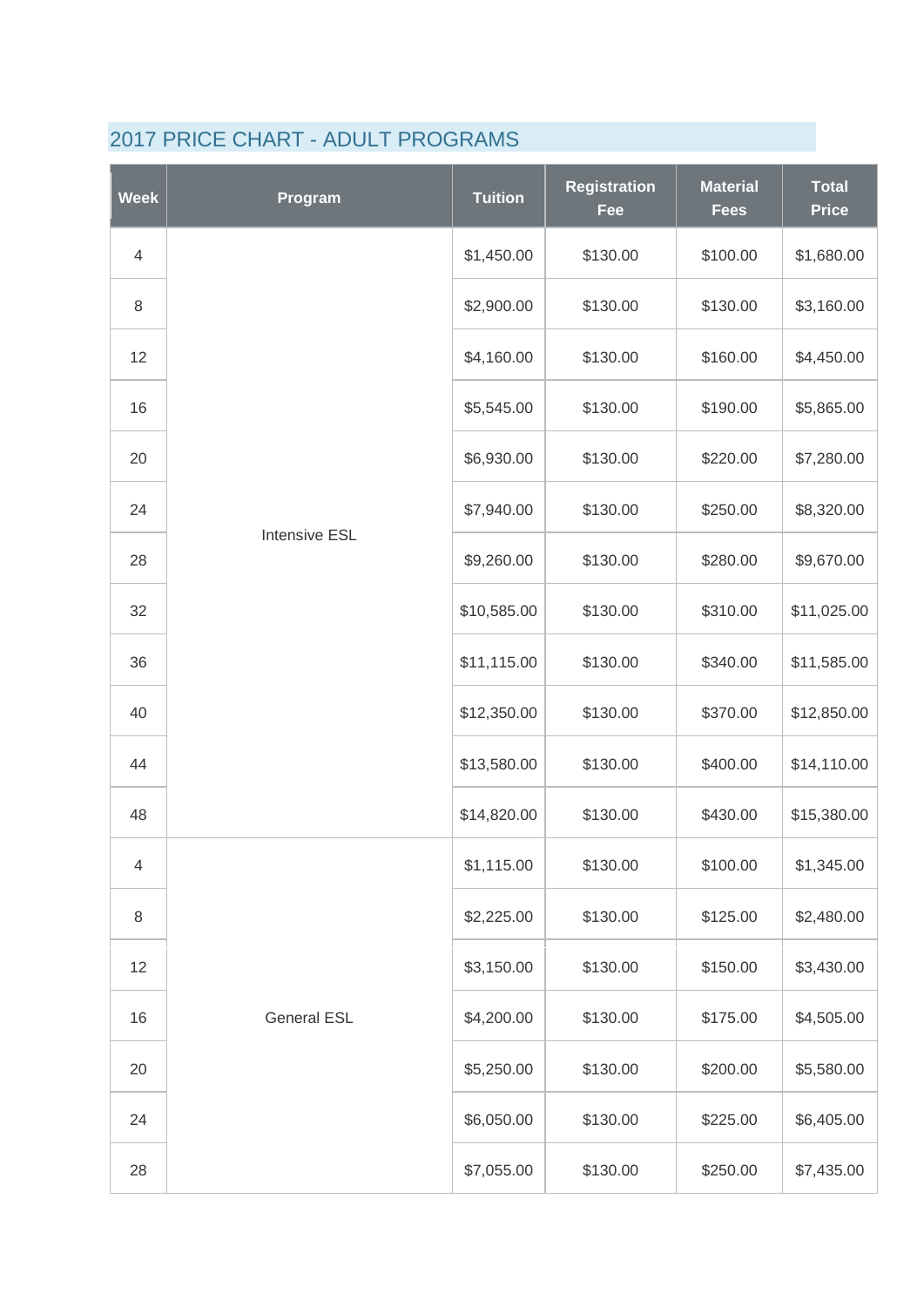| <b>Week</b>    | Program                                 | <b>Tuition</b> | <b>Registration</b><br>Fee | <b>Material</b><br><b>Fees</b> | <b>Total</b><br><b>Price</b> |
|----------------|-----------------------------------------|----------------|----------------------------|--------------------------------|------------------------------|
| 32             |                                         | \$8,065.00     | \$130.00                   | \$275.00                       | \$8,470.00                   |
| 36             |                                         | \$8,695.00     | \$130.00                   | \$300.00                       | \$9,125.00                   |
| 40             |                                         | \$9,660.00     | \$130.00                   | \$325.00                       | \$10,115.00                  |
| 44             |                                         | \$10,625.00    | \$130.00                   | \$350.00                       | \$11,105.00                  |
| 48             |                                         | \$11,590.00    | \$130.00                   | \$375.00                       | \$12,095.00                  |
| $\overline{4}$ |                                         | \$1,530.00     | \$130.00                   | \$100.00                       | \$1,760.00                   |
| 8              | <b>Real Speaking</b>                    | \$3,060.00     | \$130.00                   | \$160.00                       | \$3,350.00                   |
| $\overline{4}$ |                                         | \$1,530.00     | \$130.00                   | \$100.00                       | \$1,760.00                   |
| 8              | <b>Business English</b>                 | \$3,060.00     | \$130.00                   | \$160.00                       | \$3,350.00                   |
| 12             |                                         | \$4,568.00     | \$130.00                   | \$200.00                       | \$4,898.00                   |
| $\overline{4}$ | <b>TESOL &amp; TEYC ATI Certificate</b> | \$900.00       | \$0.00                     | \$80.00                        | \$980.00                     |
| 4              |                                         | \$1,530.00     | \$130.00                   | \$100.00                       | \$1,760.00                   |
| 8              | <b>IBT TOEFL</b>                        | \$3,060.00     | \$130.00                   | \$160.00                       | \$3,350.00                   |
| 12             |                                         | \$4,568.00     | \$130.00                   | \$200.00                       | \$4,898.00                   |
| $\overline{4}$ |                                         | \$1,530.00     | \$130.00                   | \$100.00                       | \$1,760.00                   |
| 8              | <b>IELTS</b>                            | \$3,060.00     | \$130.00                   | \$160.00                       | \$3,350.00                   |
| 12             |                                         | \$4,568.00     | \$130.00                   | \$200.00                       | \$4,898.00                   |
| $\overline{4}$ | English Through Translation on Korea    | \$1,530.00     | \$130.00                   | \$100.00                       | \$1,760.00                   |
| $\,8\,$        | / Japan                                 | \$3,060.00     | \$130.00                   | \$160.00                       | \$3,350.00                   |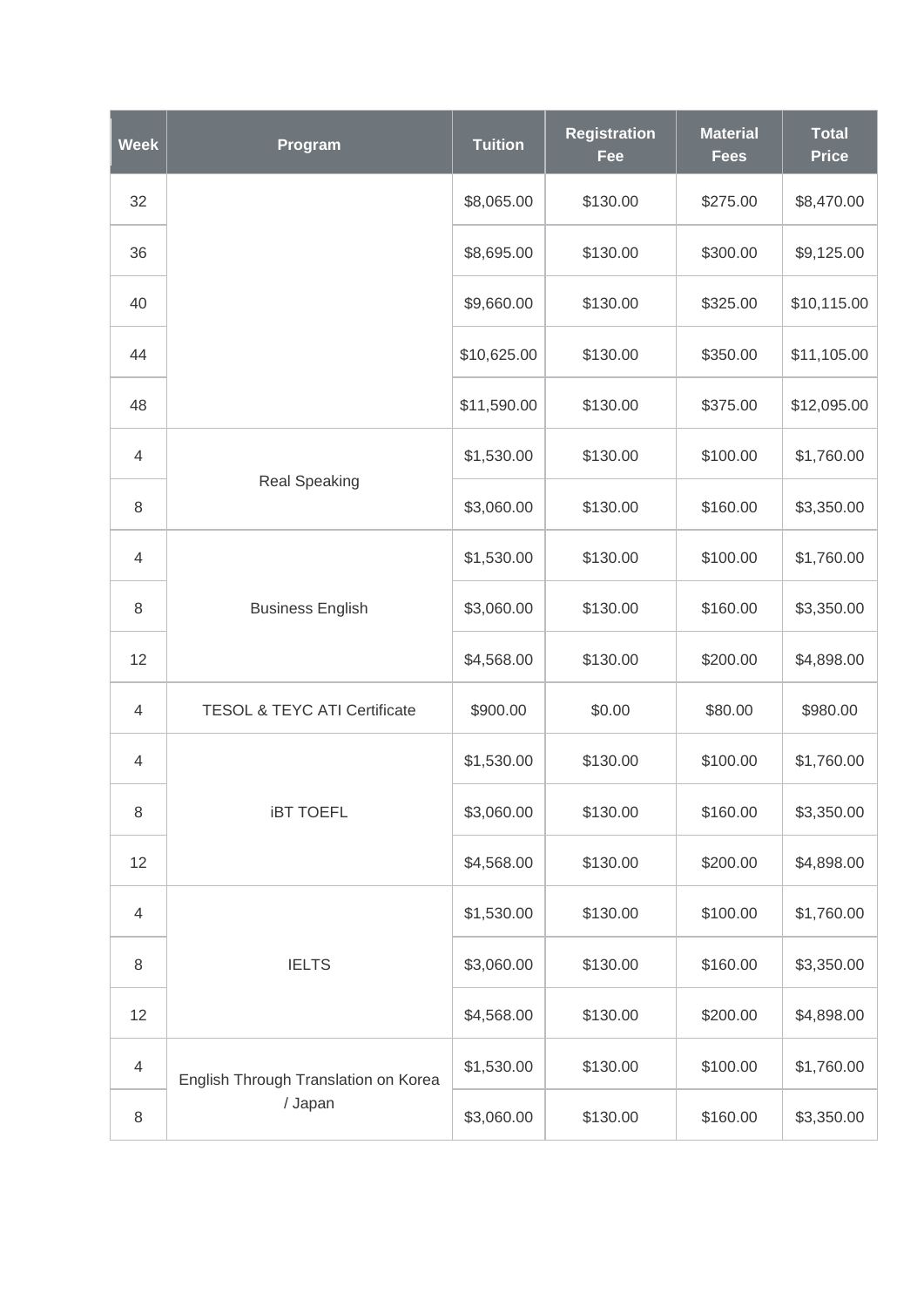| <b>Week</b>    | Program                         | <b>Tuition</b> | <b>Registration Fee</b> | <b>Material Fees</b> | <b>Total Price</b> |
|----------------|---------------------------------|----------------|-------------------------|----------------------|--------------------|
| $\overline{4}$ |                                 | \$1,550.00     | \$130.00                | \$100.00             | \$1,780.00         |
| $\,8\,$        |                                 | \$3,110.00     | \$130.00                | \$150.00             | \$3,390.00         |
| 12             |                                 | \$4,660.00     | \$130.00                | \$200.00             | \$4,990.00         |
| 16             |                                 | \$5,820.00     | \$130.00                | \$250.00             | \$6,200.00         |
| 20             |                                 | \$7,245.00     | \$130.00                | \$300.00             | \$7,675.00         |
| 24             |                                 | \$8,200.00     | \$130.00                | \$350.00             | \$8,680.00         |
| 28             | Elem. Bridge (Age: 7 - 12)      | \$9,550.00     | \$130.00                | \$400.00             | \$10,080.00        |
| 32             |                                 | \$10,920.00    | \$130.00                | \$450.00             | \$11,500.00        |
| 36             |                                 | \$11,720.00    | \$130.00                | \$500.00             | \$12,350.00        |
| 40             |                                 | \$13,020.00    | \$130.00                | \$550.00             | \$13,700.00        |
| 44             |                                 | \$14,320.00    | \$130.00                | \$600.00             | \$15,050.00        |
| 48             |                                 | \$15,625.00    | \$130.00                | \$650.00             | \$16,405.00        |
| 4              |                                 | \$1,450.00     | \$130.00                | \$100.00             | \$1,680.00         |
| $\,8\,$        |                                 | \$2,900.00     | \$130.00                | \$150.00             | \$3,180.00         |
| 12             | Jr. / Sr. Bridge (Age: 13 - 17) | \$4,350.00     | \$130.00                | \$200.00             | \$4,680.00         |
| 16             |                                 | \$5,545.00     | \$130.00                | \$250.00             | \$5,925.00         |
| 20             |                                 | \$6,930.00     | \$130.00                | \$300.00             | \$7,360.00         |
| 24             |                                 | \$7,940.00     | \$130.00                | \$350.00             | \$8,420.00         |

## 2017 PRICE CHART - BRIDGE PROGRAMS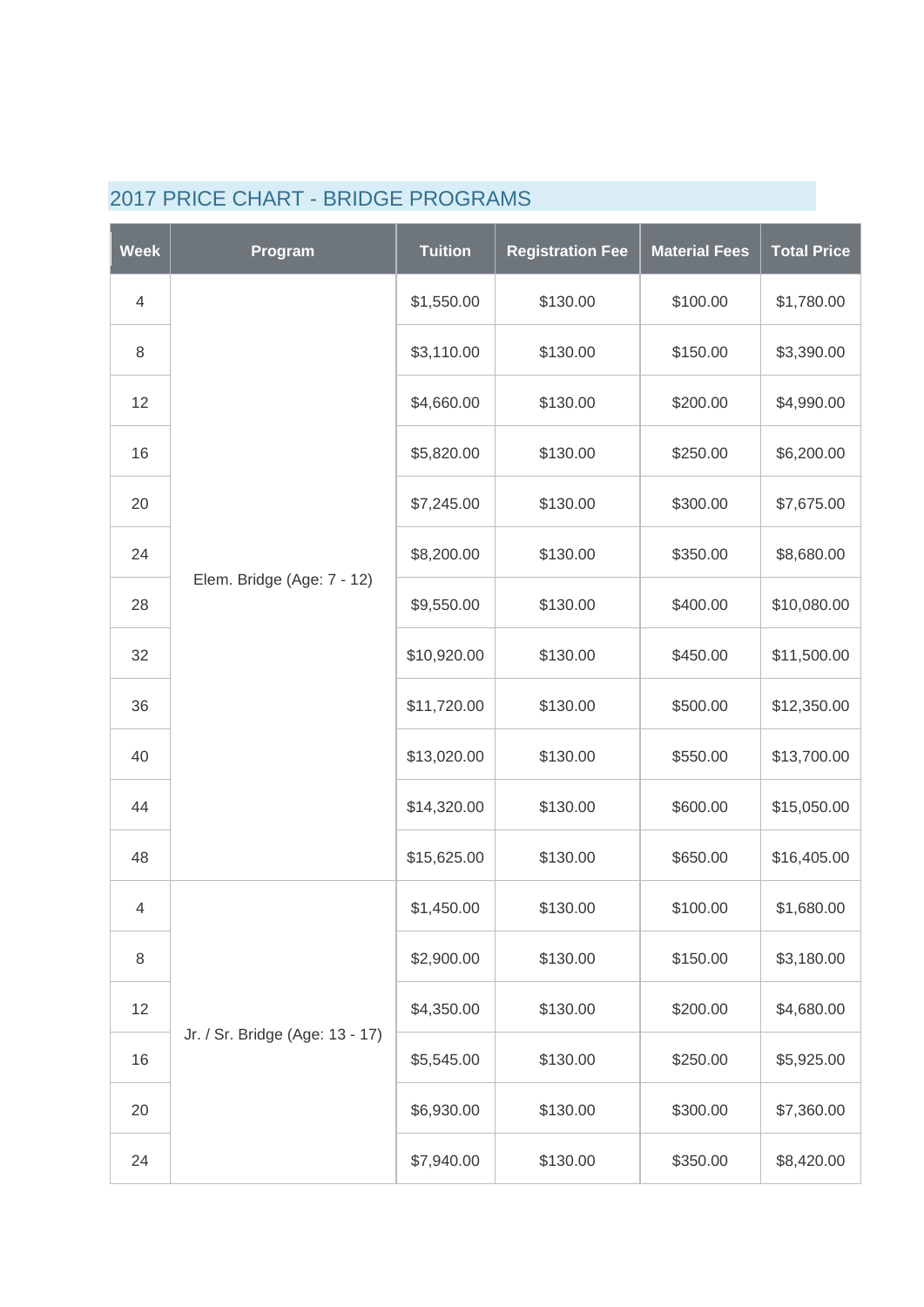| <b>Week</b> | Program | <b>Tuition</b> | <b>Registration Fee</b> | <b>Material Fees</b> | <b>Total Price</b> |
|-------------|---------|----------------|-------------------------|----------------------|--------------------|
| 28          |         | \$9,260.00     | \$130.00                | \$400.00             | \$9,790.00         |
| 32          |         | \$10,585.00    | \$130.00                | \$450.00             | \$11,165.00        |
| 36          |         | \$11,150.00    | \$130.00                | \$500.00             | \$11,780.00        |
| 40          |         | \$12,390.00    | \$130.00                | \$550.00             | \$13,070.00        |
| 44          |         | \$13,630.00    | \$130.00                | \$600.00             | \$14,360.00        |
| 48          |         | \$14,870.00    | \$130.00                | \$650.00             | \$15,650.00        |

## 2017 WEEKLY TUITION PRICE

|               | <b>Intensive Programs</b> | <b>General Programs</b> | Elem. Bridge | Jr. / Sr. Bridge |
|---------------|---------------------------|-------------------------|--------------|------------------|
| 2 - 11 weeks  | \$362.50                  | \$278.75                | \$387.50     | \$362.50         |
| 12 - 23 weeks | \$346.66                  | \$262.50                | \$388.33     | \$362.50         |
| 24 - 35 weeks | \$330.83                  | \$252.08                | \$341.66     | \$330.83         |
| $36 + weeks$  | \$308.75                  | \$241.52                | \$325.55     | \$309.72         |

| <b>Other Fees</b>                                 |          |
|---------------------------------------------------|----------|
| Application Change Fee (No Charge for First Time) | \$25.00  |
| ATI Certificate Fee / CILISAT Certificate         | \$200.00 |

| <b>Services Fees</b>                         |          |
|----------------------------------------------|----------|
| Accommodation Placement Fee (Non Refundable) | \$200.00 |